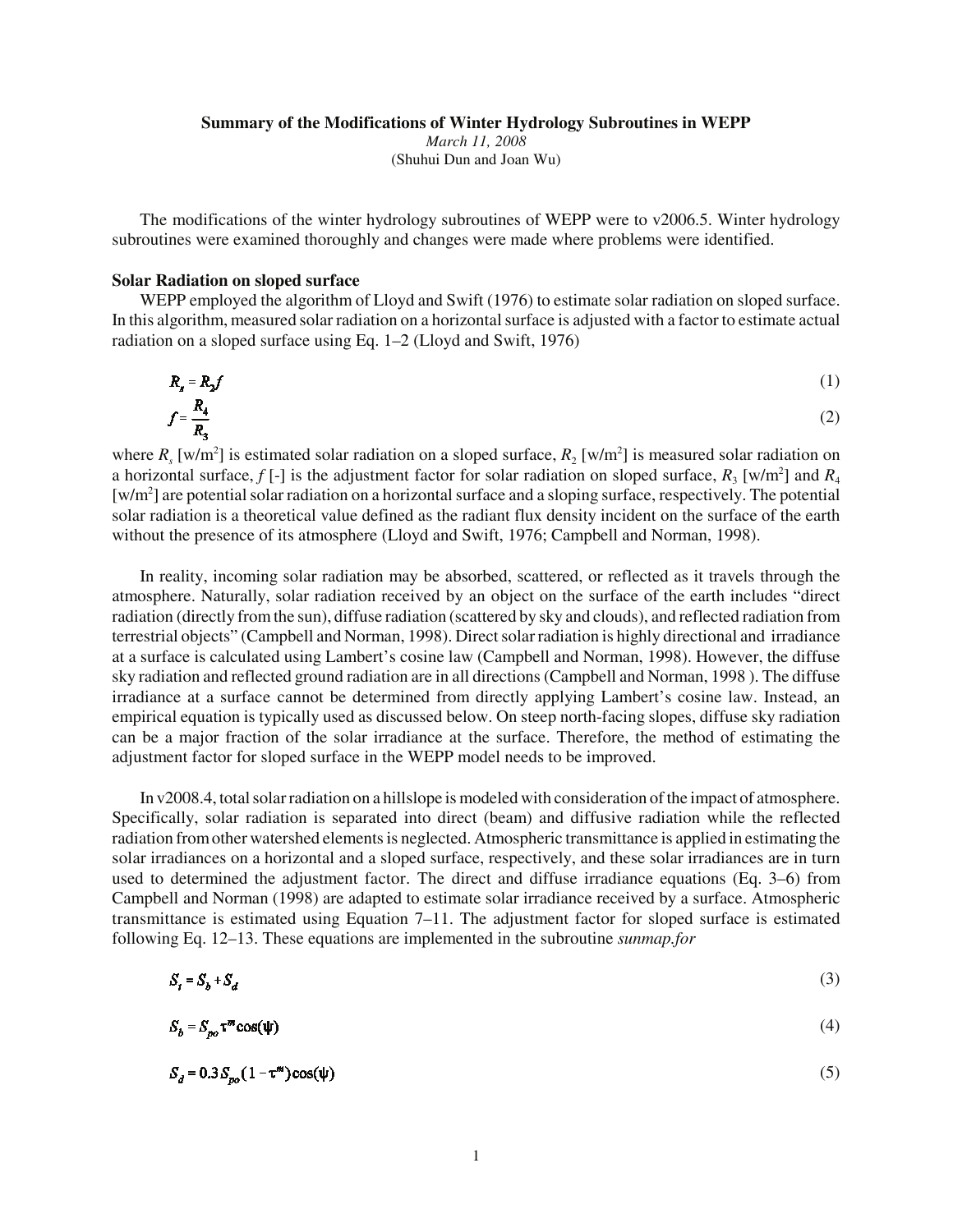$$
m = \frac{P_a}{101.3 \cos(\psi)}\tag{6}
$$

$$
S_t = R_2 = S_b + S_d = S_{po} \tau^m \cos(\psi) + 0.3 S_{po} (1 - \tau^m) \cos(\psi)
$$
 (7)

$$
R_2 - 0.3 S_{po} \cos(\psi) = 0.7 S_{po} \tau^m \cos(\psi)
$$
 (8)

$$
R_3 = S_{po} \cos(\psi) \tag{9}
$$

$$
R_2 - 0.3 R_3 = 0.7 R_3 \tau^m \tag{10}
$$

$$
\tau^m = \frac{R_2 - 0.3 R_3}{0.7 R_2} \tag{11}
$$

$$
S_d = 0.3(1 - \tau^m)R_3
$$
 (12)

$$
f = \frac{R_4 \tau^m + S_d}{R_3 \tau^m + S_d} \tag{13}
$$

where  $S_t$  [w/m<sup>2</sup>] is total solar radiation,  $S_b$  [w/m<sup>2</sup>] is beam solar radiation,  $S_d$  [w/m<sup>2</sup>] is diffuse solar radiation,  $S_{po}$  [w/m<sup>2</sup>] is the extraterrestrial solar radiation,  $\tau$  [-] is the atmospheric transmittance, *m* [-] is the optical air mass number,  $P_a/101.3$  [-] is the ratio of the atmospheric pressure at the observation site to that at the sea level  $(P_a/101.3$  is assumed equal to 1.0 in v2008.4),  $f$ ,  $R_2$ ,  $R_3$  and  $R_4$  [w/m<sup>2</sup>] are as previously defined with *R*3 and *R*4 calculated using solar constant, latitude, zenith angle, slope angle, and Julian day following Lloyd and Swift (1976).

#### **Cloud cover**

Estimation of areal cloud cover in WEPP was based on Sutton's (1953) proposition as cited in Flanagan and Nearing (1995) that clouds reflect approximately 70% of solar radiation and transmit only 30% to the earth's surface. In v2006.5, cloud cover was negatively proportional to the ratio of measured to potential solar radiation as given by Eq. 14 (Flanagan and Nearing, 1995)

$$
C_{cl} = \frac{1 - R_2/R_3}{0.7}
$$
 (14)

where  $C_{cl}$  [-] is cloud cover;  $R_2$  [w/m<sup>2</sup>] and  $R_3$  [w/m<sup>2</sup>] are measured and potential solar radiation on a horizontal surface, respectively.

In fact,  $R_3$  in Eq. 14. should be the solar radiation received by the earth surface under clear sky, which, following Eq. 8, attains the maximum value of 80% (when the zenith angle is 0° and  $m = 1$ ), instead of 100%, of potential solar radiation. Therefore, v2006.5 overestimates cloud cover by assuming that 100% of potential solar radiation reaches the earth surface.

In v2008.4, the influence of atmosphere was considered in estimating cloud cover. The maximum and minimum atmospheric transmittances are 0.75 for clear sky and 0.4 under cloudy conditions (Campbell and Norman, 1998). Eq. 15–17 are implemented in the subroutine *sunmap.for* of v2008.4 for estimation of cloud cover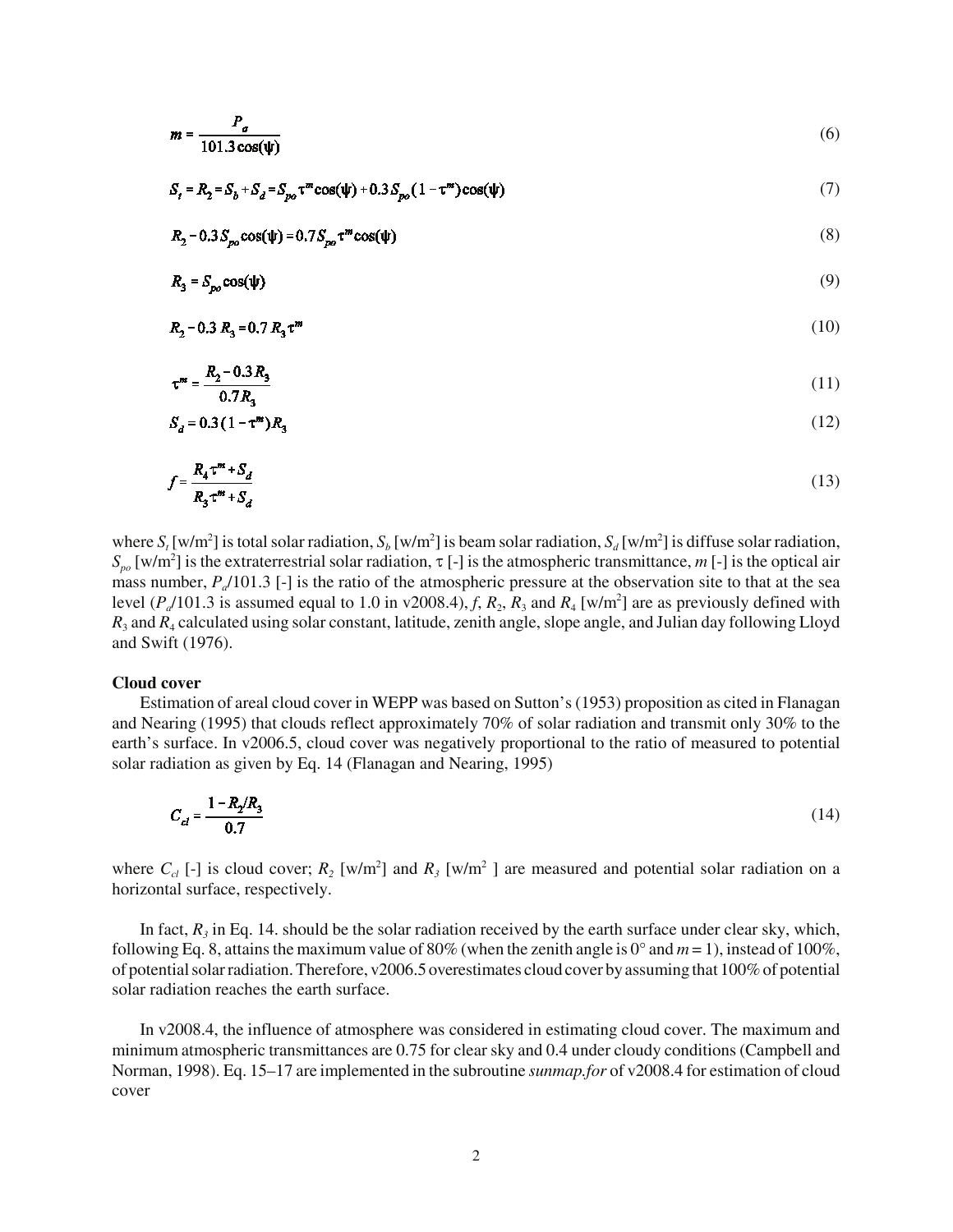$$
R_2 = 0.3 R_3 + 0.7 R_3 \tau^m \tag{15}
$$

$$
R_2/R_3 = (1 - C_{cl}) (0.3 + 0.7 \tau_{\text{max}}^{m}) + C_{cl} (0.3 + 0.7 \tau_{\text{min}}^{m})
$$
\n(16)

$$
C_{cl} = \frac{(0.3 + 0.7 \tau_{\text{max}})^m - R_2 / R_3}{0.7 (\tau_{\text{max}}^m - \tau_{\text{min}}^m)}
$$
(17)

where  $C_{cl}$  [-],  $R_2$ ,  $R_3$ , *m* and  $\tau$  are as previously defined,  $\tau_{max}$  [-] and  $\tau_{min}$  [-] are maximum (under clear sky) and minimum (under cloudy sky) atmospheric transmittance, respectively. Eq. 15 is directly from Eq. 10. Eq. 16 includes the fractions of solar radiation under clear sky and cloud cover, respectively. Eq. 17 follows immediately from Eq. 16.

# **Start time of storm events**

In the WEPP model, rain or snow is determined based on hourly temperature. Pecipitation is snow when hourly air temperature is less than 0 °C. Therefore, precipitation start time is very important to the winter routines in determining the precipitation is rain or snow.

In the WEPP model, there are two formats available to input daily climate data. One allows to input daily precipitation and the characteristics of the precipitation (such as duration, time to peak and peak intensity). The other one is called breakpoint data and allows to input several pairs of time and accumulative precipitation at the time for the day. In WEPP v2006.5, a random number generator is used to generate the precipitation start time for both climate inputs. Actually, precipitation start time is given when breakpoint data is used. In WEPP v 2008.4, precipitation start time will be read from the climate inputs when breakpoint data is used.

#### **Snow accumulation**

WEPP adjusts snow depth and density in considering new falling and drifting snow, snow settling and snowmelt. Water will not leave the snow pack until snow density exceeds  $350 \text{ kg/m}^3$ .

There are two major problems identified in WEPP v2006.5 snow depth and density adjustment subroutine. (1) snow densification only occurs at no-precipitation hours, therefore, snow depth is over-estimated when snow continues for several days. (2) warm rain was not considered in the routine for snow depth and density adjustment, rain will by pass snow pack and directly infiltrate into the soil or form runoff. Both problems is corrected in WEPP 2008.4.

## **Snowmelt**

Snowmelt is estimated using a modified equation based on Hendrick et al. (1971) for generalized basin snowmelt on an hourly bases (eq. 18–23). The model was developed form snowmelt equations by U.S. Army Corp of Engineers. The snowmelt is a sum of snowmelt caused by solar radiation, long-wave radiation, convection-condensation and warm rain.

$$
M_{hr} = 0.0254 (M_a + M_b + M_c + M_d)
$$
 (18)

$$
M_a = 0.0607 R_{hr}(1.0 - C_{can})
$$
\n(19)

$$
M_b = (0.025/24)T_{hr} - (0.84/24)(1 - C_{cl})(1.0 - C_{can})
$$
\n(20)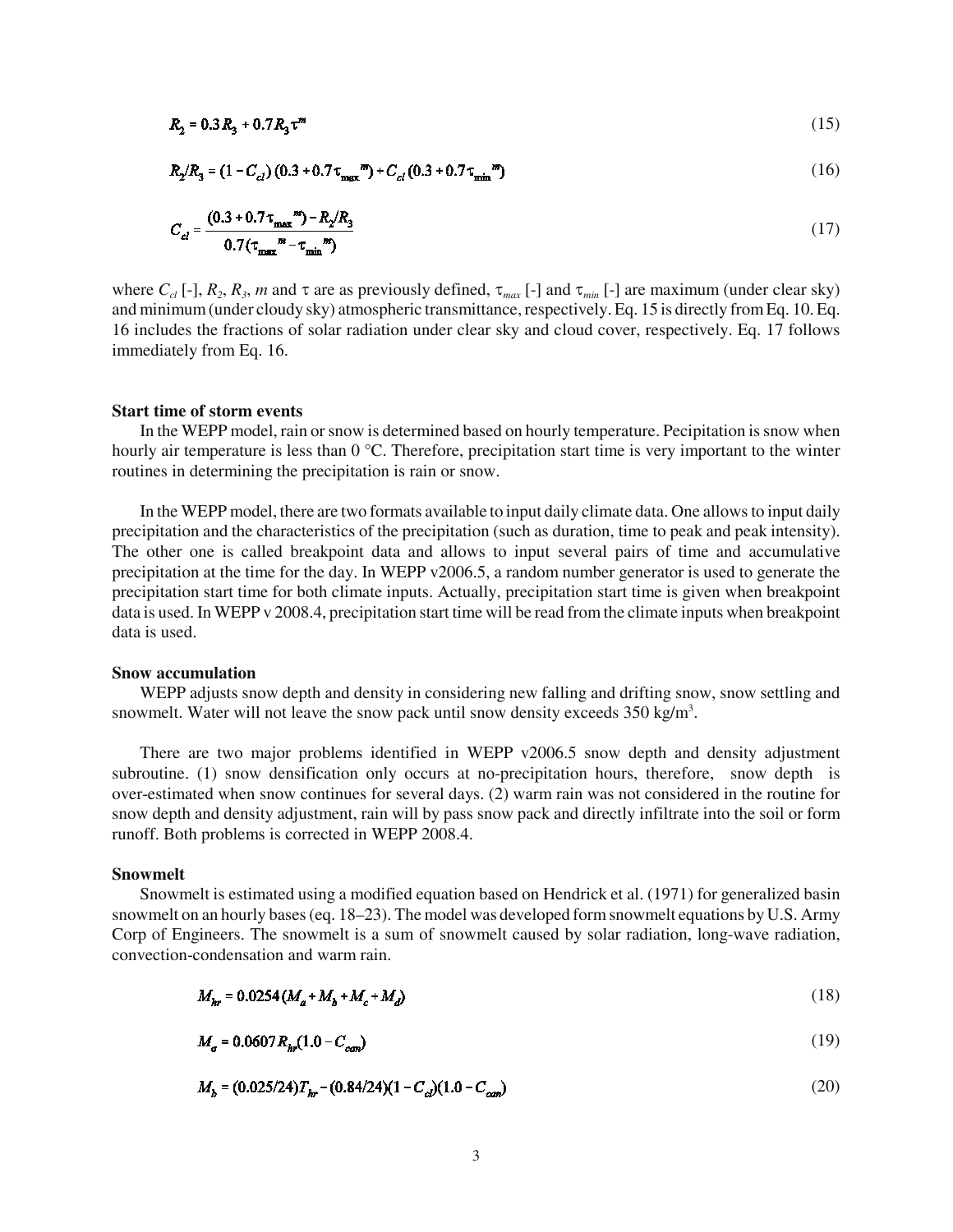$$
M_c = v(0.0084/24)(1 - 0.8C_{\text{can}})(0.22T_{hr} + 0.78T_{\text{dev}})v_{\text{adi}} \tag{21}
$$

$$
v_{adj} = 1.0 - \frac{1.0}{\log[(z_v - z_d + z_r)/z_r]}
$$
 (22)

$$
M_d = (0.007/24) P_{hr} T_{hr}
$$

(23)

where:  $M_{hr}$  [m] is hourly melt water (m),  $M_a$  [in] is melt from hourly solar radiation,  $M_b$  [in] is melt from long-wave radiation exchange,  $M_c$  [in] is melt from convection and condensation,  $M_d$  [in] is melt from warm rain,  $R_{hr}$  [langley, cal cm<sup>-2</sup>] is hourly solar radiation,  $T_{hr}$  [°C] is hourly air temperature,  $T_{dewhr}$  [°C] is hourly dew point temperature  $P_{hr}$  [m] is hourly rainfall,  $C_{can}$  [-] is canopy cover,  $C_{cl}$  [-] is cloud cover, *v* [miles hr<sup>-1</sup>] is wind velocity,  $v_{adj}$  [-] is wind velocity adjustment factor,  $z_v$  [m] is the height wind measured,  $z_d$  [m] is the height of the zero displacement of the wind profile,  $z_r$  [m] is the roughness of the surface.

In WEPP v2006.5, snow melts when hourly air temperature is greater than  $-4 \degree C$ . Instead of daily mean air temperature used in the Hendrick et al. (1971) model; WEPP v2006.5 uses hourly air temperature without properly considering the negative melt during cold period of the day. In WEPP v2008.4, snowmelt routine only be called when daily mean temperature is greater than 0°C and net melt is calculated at the end of a day in considering the negative melt of the cold hours.

In WEPP v2006.5, snowmelt from convection-condensation would be zero if wind velocity is approximately zero (eq. 21). Unfortunately, wind adjustment factor is coded wrong in WEPP v2006.5 which causes wind velocity always close to zero. Therefore, WEPP v 2006.5 underestimates the convectioncondensation snowmelt. However, in heavily forested area where wind velocity is close to zero, convection-condensation term plays a major role in snowmelt. In WEPP v2008.4, ACE convection-condensation equation for heavily forested areas and the wind velocity adjustment factor equation were incorporated into the Herndrick et al. model (eq. 24–26).

$$
M_c = v(0.0084/24)(1.0 - 0.8C_{can})(0.22T_{hr} + 0.78T_{dewhr})v_{adj}
$$
  
+ 0.8C\_{carr}(0.045/24)T<sub>hr</sub> when v > 0. (24)

$$
M_c = 0.8 C_{cm} (0.045/24) T_{hr} \qquad when \ v = 0. \tag{25}
$$

$$
v_{\text{adj}} = 1.57 z_{\text{v}}^{-1/6} \tag{26}
$$

Hourly dew-point temperature was incorrectly modeled to fluctuate diurnally following a sine curve in WEPP v2006.5. In v2008.4, input daily dew-point temperature is now used. In warm rain melt component , the rainfall is hourly rainfall amount. Therefore, It is wrong to divided rainfall amount by 24 in WEPP v2006.5. In v2008.4, the unnecessary division is removed.

## **Frost simulation**

#### *(1) layers*

Instead of two large layers (tilled and untilled layer) in WEPP v2006.5 for frost simulation, v2008.4 divided each soil layer into 10 finer layers. Though WEPP frost simulation equation (eq. 27–29) has the term to account for the water movement to the frozen front. However, it is impossible to track the soil water movement using only tilled and untilled layer in simulation. Therefore, in WEPP v2008.4, forst simulation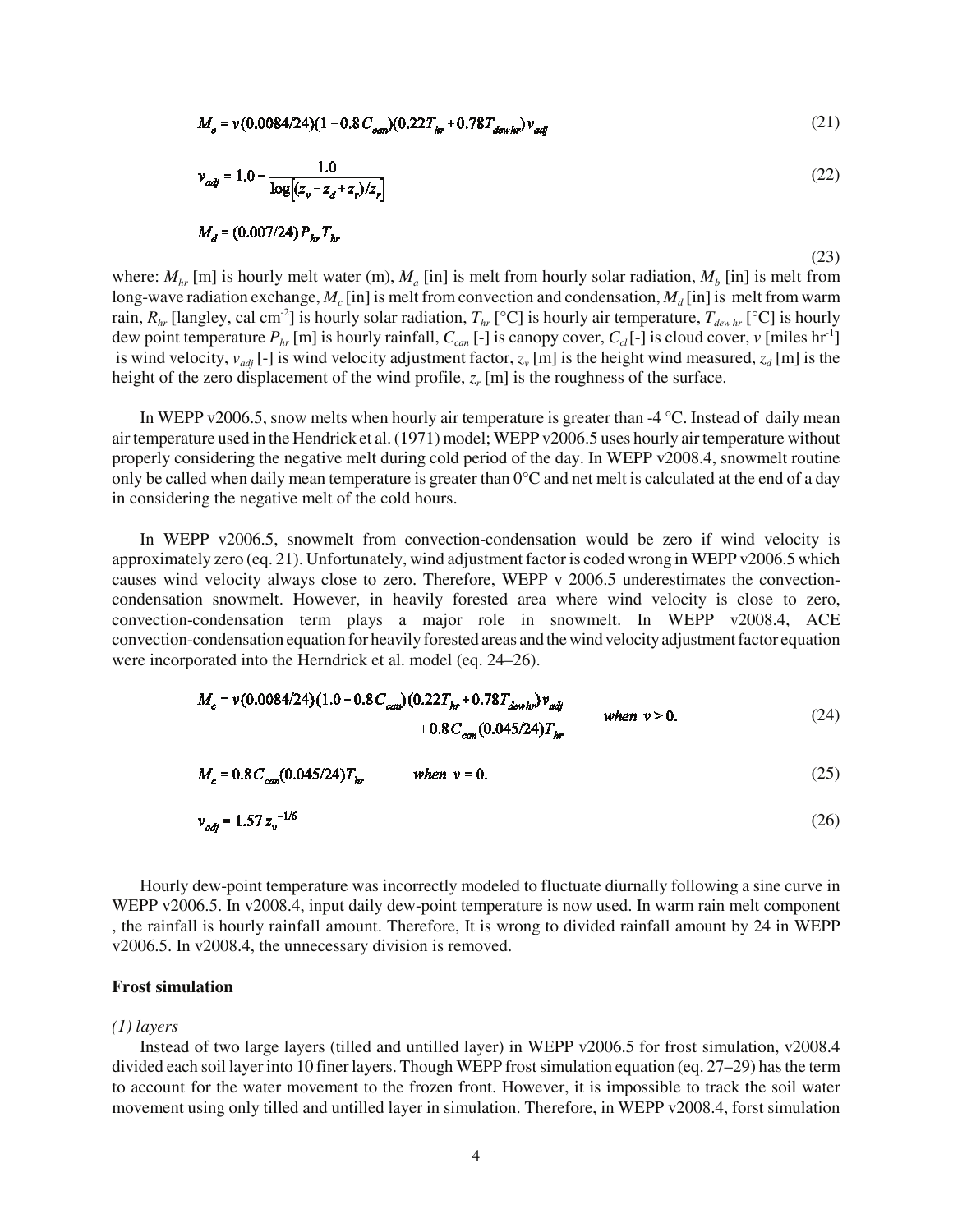part is re-coded using finer layers to reveal the full function of WEPP frost simulation method.

$$
\frac{L\Delta d_{f_2}\theta}{\Delta t} = Q_{srf} - Q_{uf} \tag{27}
$$

$$
Q_{srf} = \frac{K_{srf} \Delta T_{srf}}{Z_{srf}}\tag{28}
$$

$$
Q_{uf} = K_{uf} \frac{\Delta T_{uf}}{Z_{uf}} + L K_w \frac{\Delta P}{Z} + \frac{C_{uf} dT_{uf} Z_{uf}}{\Delta t}
$$
\n(29)

where:  $L [J m^{-3}]$  is the latent heat of fusion,  $\Delta t [s]$  is the time of freezing or thawing,  $\Delta d_{f_z} [m]$  is the soil depth of frozen or thawed during  $\Delta t$  time period,  $\theta$  is soil water content,  $Q_{stf}$ ,  $Q_{uf}$  [W m<sup>-2</sup>] are the heat flux through the snow-residue-frozen soil system and from unfrozen soil beneath the frozen zone,  $Z_{\text{stf}}$ ,  $Z_{\text{uf}}$  [m] are the depth or thickness of the combined snow-residue-frozen soil layer and the depth of unfrozen soil to the point of stable temperature,  $K_{srf}$ ,  $K_{uf}$  [W m<sup>-1</sup> °C<sup>-1</sup>] are the average thermal conductivity through the combined snow residue-frozen soil and through unfrozen soil,  $\Delta T_{sf}$   $\Delta T_{uf}$  [°C] are the temperature difference from surface across the snow-residue-frozen soil to frozen front of 0 degree isotherm and from frozen front across the unfrozen soil to the depth of stable temperature,  $K_w$  [m s<sup>-1</sup>] is the unsaturated hydraulic conductivity of unfrozen soil, *Z* [m] is the thickness of the soil between the frozen front and the center of its adjacent unfrozen soil layer,  $\Delta P_{uf}$  [m] is the difference of total water potential between the frozen front and the center of its adjacent unfrozen soil layer,  $C_{uf}$  [J m<sup>-3</sup> °C<sup>-1</sup>] is the heat capacity of the unfrozen soil,  $dT_{uf}$  [°C] is the change in temperature of a unit volume of unfrozen soil, and WEPP neglects the third term of the right hand side of equation (29) and assumes  $Z_{uf}$  a constant value of 1.0 meter.

Subroutines removed:

- (a) subroutines for estimating unsaturated hydraulic conductivity ( *set\_hc.for* and *calchc.for*)
- (b) main driver of frost simulation (*forst.for*)
- (c) subroutine for calculating energy from the surface (*caqout.for*)
- (d) subroutine for freezing (*cldfrz.for*)
- (f) subroutine for thawing (*wmelt.for*, *tfwmelt.for*, and *mltfdp.for*)

Subroutines added:

(a) subroutines for estimating unsaturated hydraulic conductivity and soil water potential ( *saxpar.for* and *Saxfun.for*)

- (b) main driver of frost simulation (*forstN.for*)
- (c) subroutine for freezing (*frzng.for*)
- (d) subroutine calculating soil thawing from top (*mlttop.for*)
- (f) subroutine calculating soil thawing from bottom (*mltbtm.for*)
- (g) subroutine for calculating soil temperature below the frost zone (*tmpfun.for* and *tmpcft.for*)
- (h) subroutine for determining soil water redistribution during frost period (*watdst.for*)
- (i) subroutine calculating soil water exchange between winter subroutines and water balance as well as other subroutines (*frwatc.for*)
- (j) subroutine for estimating saturated hydraulic conductivity of frozen soil (*frsoil.for*)

## *(2) energy and energy flux and frost simulation*

In WEPP 2006.5, there were several place energy flux was used where energy amount should apply. I guess the authors of frost simulation in WEPP v2006.5 were confused by energy and energy flux. In WEPP v2008.4, a time factor, the difference between energy and energy flux, is clearly applied as the core concept in coding frost simulation.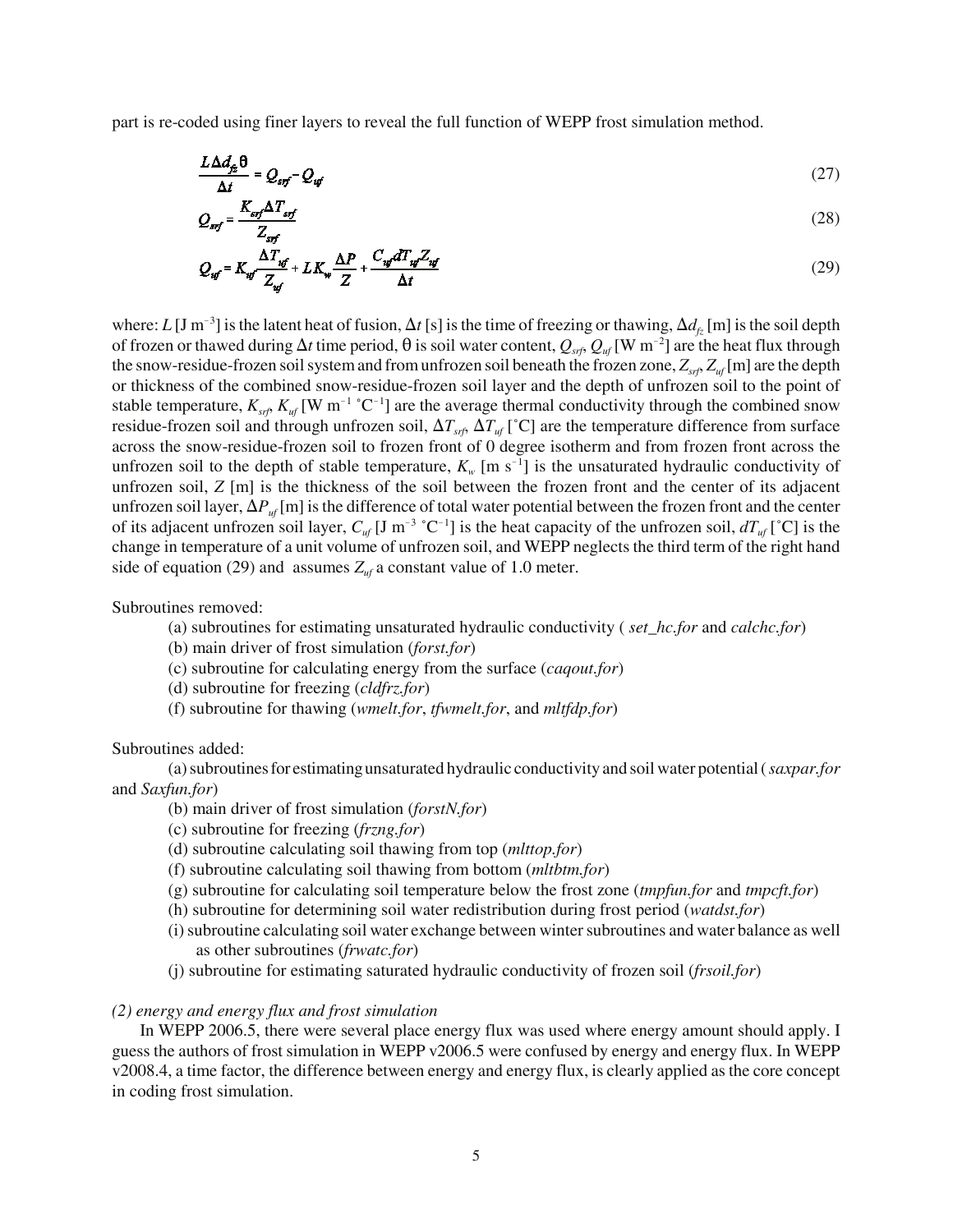IN WEPP v 2008.4, it is assumed when soil is frozen, all water of the frozen soil is in ice form. Two variables are implemented to implicitly record whether sandwich frost layer exists and where the sandwich layers are. When frost sandwich does not exists, energy fluxes from top and soil below are compared at the frozen front to determine wether freezing or thawing processes is on going. Otherwise the heat flux from soil below thaws the bottom of the frost and the energy from top thaws or freezes from top.

## *(3) soil temperature below frozen zone*

In WEPP v2006.5, it is assumed that soil one meter below the frozen front is 7 °C. The assumption could be interpolated as soil temperature gradient is  $7 \degree C$  m<sup>-1</sup>. However, soil temperature and soil temperature gradient change with time and soil depth.

Temperature of a uniform soil can be represented by eq. 30 (Campbell and Norman, 1998). Soil temperature gradient at a time may be estimated by eq. 31 the partial derivative of soil temperature to depth . Figure 1 shows soil temperature and its temperature gradient in 0–3 meter soil for Morris, MN at end of December. The assumption of  $7^{\circ}$ C m<sup>-1</sup> in WEPP v2006.5 is valid only when frost depth is around 1.2m (Fig. 1). In v2008.4, eq. 31 is used to estimate soil temperature one meter below the bottom of the frost zone with an assumption of 2 meter damping depth. Energy form soil below is set to zero if the estimated soil temperature is below 0 °C . Therefore, the frost routines in WEPP v2008.4 is also applicable for the permafrost area.

$$
T(z,t) = T_{avg} + A_0 \exp(-z/D) \sin[\omega(t - t_0) - z/D]
$$
\n(30)

$$
\frac{\partial T(z,t)}{\partial z} = A_0 \left( -1.0/D \right) \exp(-z/D) \left( \sin[\omega(t - t_0) - z/D) \right] + \cos[\omega(t - t_0) - z/D) \right)
$$
(31)

where  $A_0$  [°C] is the amplitude of yearly temperature fluctuation at soil surface,  $T_{ave}$  [°C] is yearly average temperature at soil surface,  $\omega$  is  $2\pi/365$ , *D* [m] is damping depth, *z* [m] is soil depth, *t* [d] is the time variable in Julian day, and  $t_0$  [d] is a phase adjustment to the time variable.

In v2008.4, the monthly temperature data in the climate input file is used to fit a sine curve for the parameters in eq. 30. Newton method is applied for a minimum square error in the curve fitting.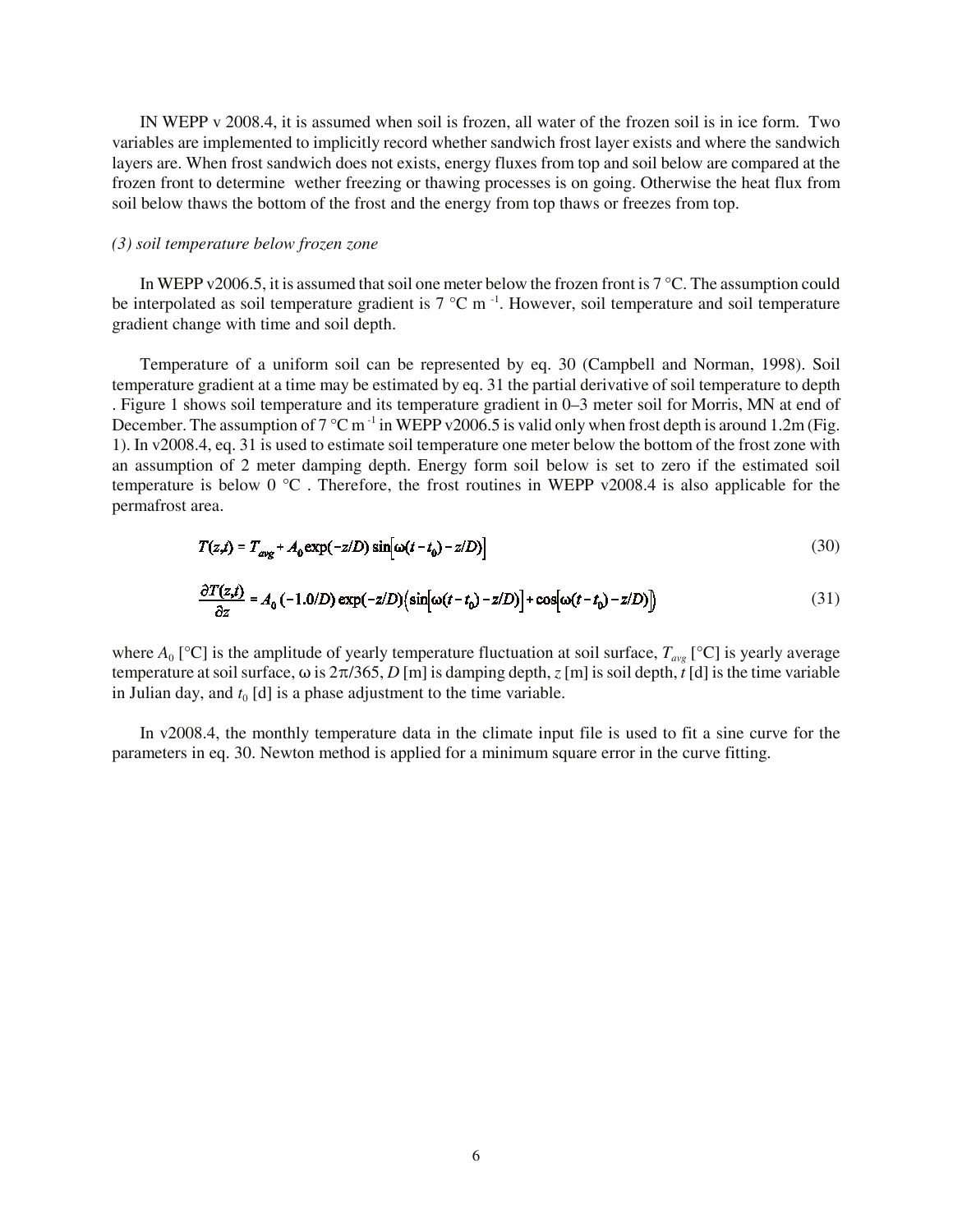

Figure 1, soil temperature and temperature gradient in top 0–3 meter when  $A_0 = 18 \text{ °C}, T_{avg} = 6 \text{ °C}, D = 2 \text{ m}, t_0 = 110 \text{ day and } t = 365 \text{ day}$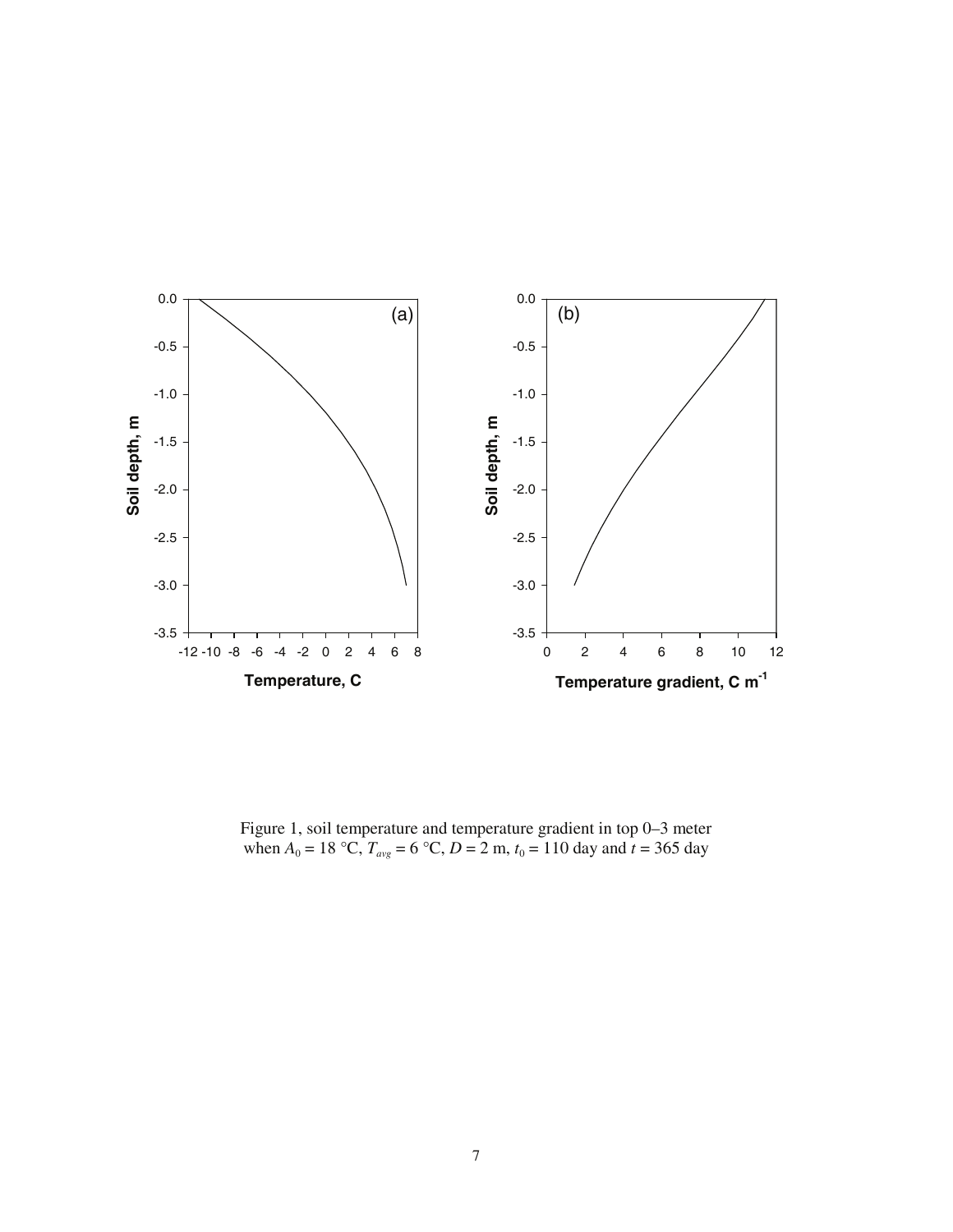#### *(4) unsaturated hydraulic conductivity and soil water potential*

In WEPP v2006.5, the method of Prasanta Kalita's for determining the value of unsaturated hydraulic conductivity based soil tension in units of cm is used.

In WEPP v2008.4, the model of Saxton ans Rawls (2006) is used to estimate unsaturated hydraulic conductivity and total soil water potential based on soil water content and soil texture.

# *(5) saturated hydraulic conductivity of frozen soil*

In WEPP v2006.5, saturated hydraulic conductivity of frozen soil is estimated by multiplying a frozen factor to the hydraulic conductivity of unfrozen soil. The frozen factor is an exponential function of the ratio between ice content and soil field capacity (equation 32), the factor is limited in between 0.1–2.0.

$$
f_{f\!z} = 3.75 e^{(-0.026 \theta_{ice}/\theta_{fc})}
$$
\n(32)

For the case study in the U.S. Pacific Northwest (Greer et al., 2006) showed that this factor has to be 100 times smaller for WEPP to generate the observed runoff vaulues.

In WEPP v2008.4, a different approach is used. It is assumed that ice occupies spaces the same as air of unsaturated soil. Therefore, the method of estimating unsaturated hydraulic conductivity of a soil is used to estimate the saturated hydraulic conductivity of frozen soil. The unsaturated hydraulic conductivity with soil water content of that porosity minus ice content is estimated following Saxton ans Rawls (2006). The estimated unsaturated hydraulic conductivity is then used as saturated hydraulic conductivity of the frozen soil.

## *(6) soil water potential of the freezing front*

In WEPP frost simulation equation, the second term of the right hand side of equation (29) considers water upward movement from unfrozen soil to the frozen front. In WEPP v2006.5, this term was calculated wrong by directly using the tension of unfrozen soil instead of the total water potential difference between the frozen front and unfrozen soil.

In WEPP v2008.4, total water potential of unfrozen soil is estimated following Saxton ans Rawls (2006). The water potential of the frozen front is estimated using soil freezing depression point using generalized Clausius-Clapeyron equation following Kunio Watanabe's (associate professor, Mie University, Japan) suggestion. Soil freezing depression point usually is in a range of 0.01–0.25 °C (personal communication with Dr. Watanabe, 2008). The pressure potential at frozen front should be in the range of  $-1m$  to  $-25m$ . I prefer to set the soil water potential of the freezing front to  $-10$ m. Currently, the water movement to frozen front is turned off by setting frozen front water potential 0.

#### *(7) soil water redistribution when frost exists*

Soil water redistribution due to freezing and thawing is important to erosion simulation. In WEPP v2006.5, frost simulation is using a two layer system (tilled and untilled soil). It is not possible to track soil water content change due to freezing and thawing with only two thick layers. Therefore, no special water redistribution routine for frozen soil except the soil water content simulations in the daily water balance subroutine.